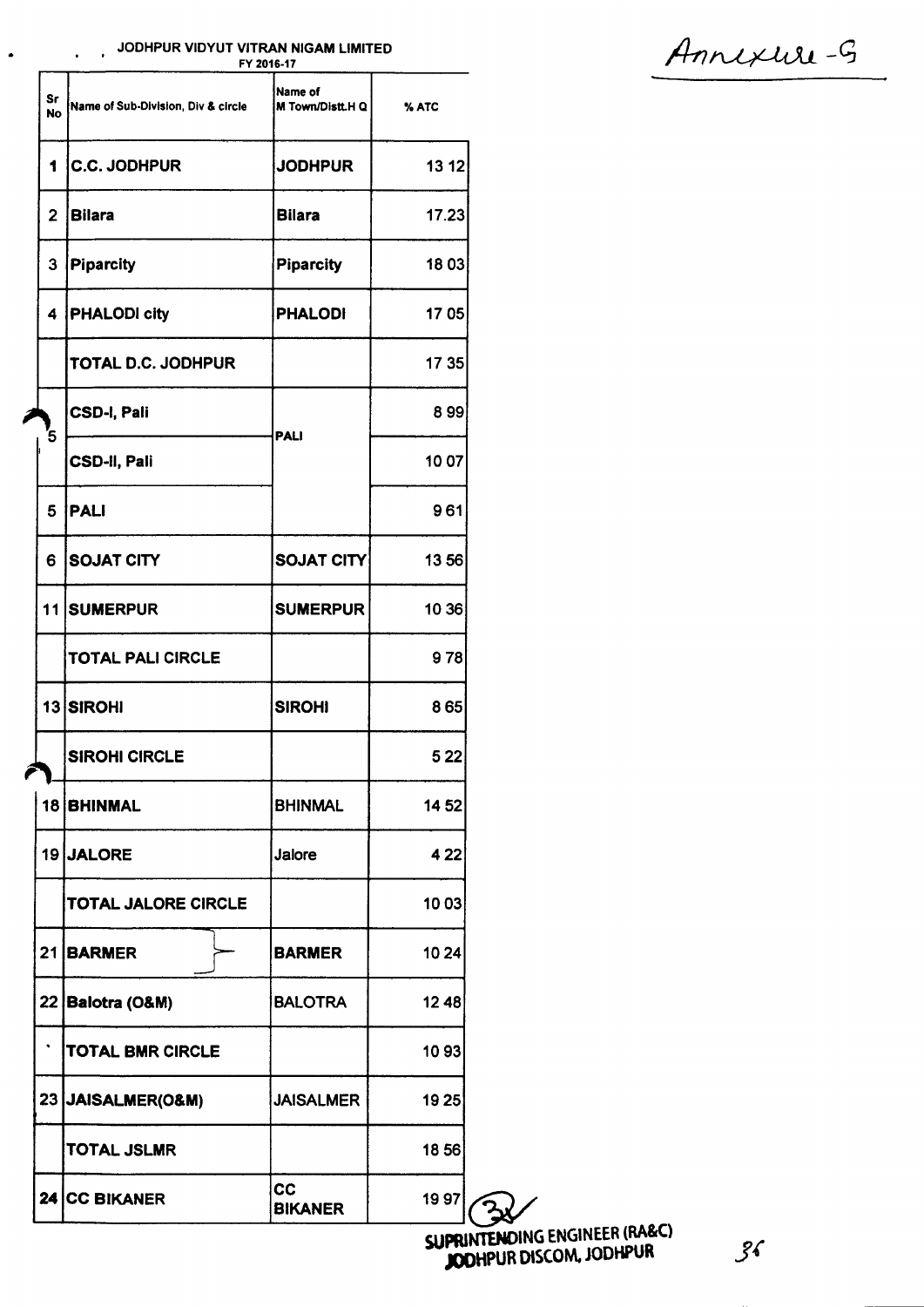#### JODHPUR VIDYUT VITRAN NIGAM LIMITED

|          |                                    | FY 2016-17                  |       |
|----------|------------------------------------|-----------------------------|-------|
| Sr<br>No | Name of Sub-Division, Div & circle | Name of<br>M Town/Distt H Q | % ATC |
| 25       | 1631 O&M Nokha                     | <b>NOKHA</b>                | 801   |
| 26       | 1651 AEN SDGH-I                    | sridungargar<br>h           | 9 09  |
|          | <b>TOTAL DC BKN CIRCLE</b>         |                             | 865   |
| 27       | HMh                                | HMH JN                      | 563   |
|          | HMO                                |                             | 800   |
|          | 28 PLB                             | <b>PLB</b>                  | 6 3 6 |
| 29       | Bhadra                             | <b>Bhadra</b>               | 9 3 2 |
|          | 30 Noahr                           | Nohar                       | 990   |
|          | 31 Sangria                         | Sangria                     | 705   |
|          | <b>TOTAL HMH CIRCLE</b>            |                             | 753   |
|          | 31 CD Division                     | snganganagar                | 10 90 |
|          | 32 SOG                             | suratgarh                   | 1169  |
|          | Total                              |                             | 1070  |
|          | B ∣Churu O&M                       | Churu                       | 14 11 |
|          | 34 Sardarshahar (O&M)              | <b>Sardarsahar</b>          | 1292  |
|          | 35 Sujangarh (O&M)                 | Sujangarh                   | 2580  |
|          | 36 Ratangarh (O&M)                 | <b>RATANGAR</b><br>н        | 1854  |
|          | 37 AEN O&M Bidasar                 | <b>Bidasar</b>              | 1272  |
|          | 38 Sadulpur (O&M)                  | Sadulpur                    | 58 31 |
|          | <b>TOTAL CHURU</b>                 |                             | 23 44 |

~

SUPRINTENDING ENGINEER (RA&C) JODHPUR DIS(0fl., JODHPUR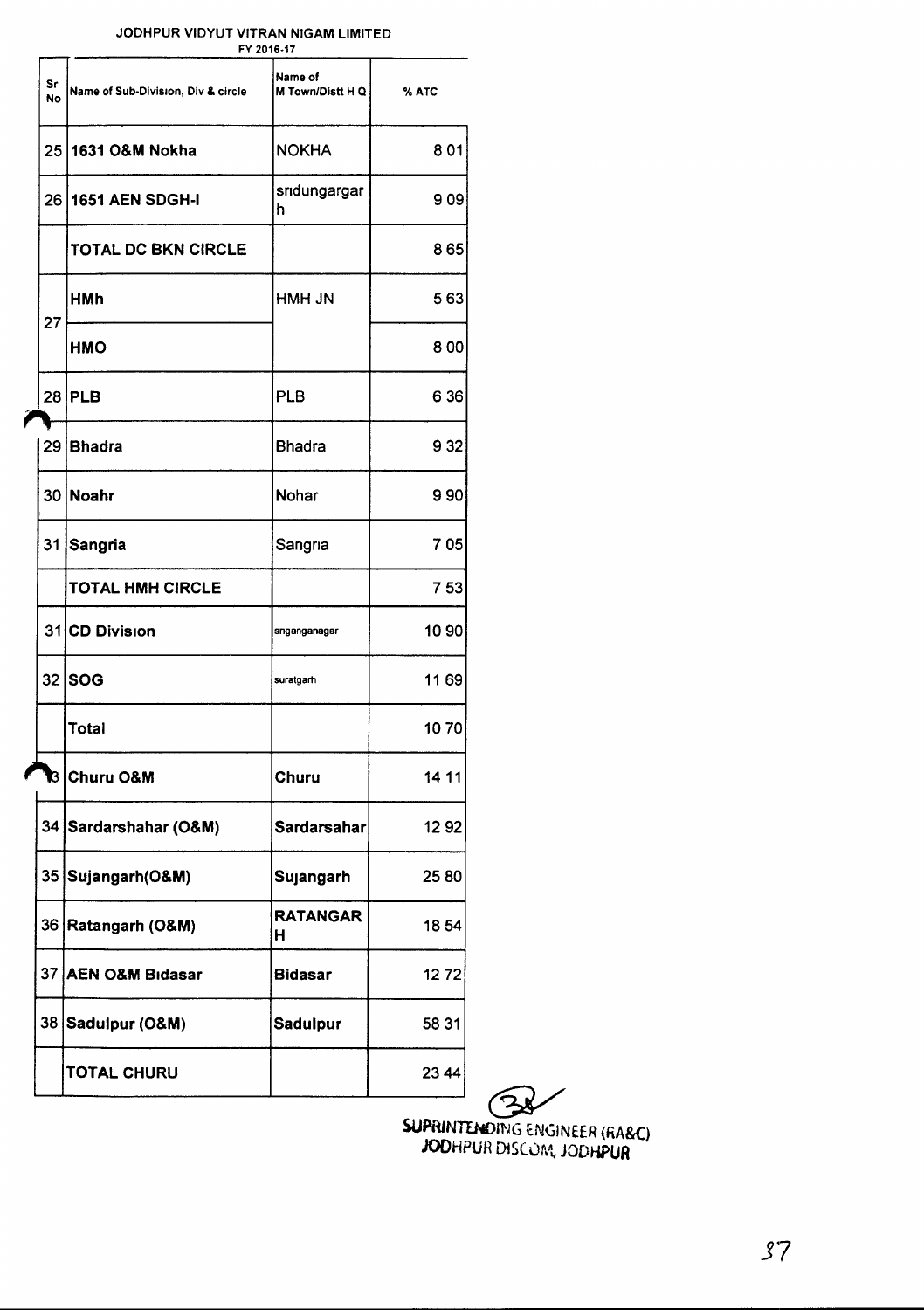|                          | 2017-18                 |                                     |              |
|--------------------------|-------------------------|-------------------------------------|--------------|
| Sr.<br>No                | <b>Name of Circle</b>   | Name of                             |              |
| $\mathbf{1}$             | C.C. JODHPUR            | M.Town/Distt.H.Q.<br><b>JODHPUR</b> | %ATC<br>0.64 |
|                          |                         |                                     |              |
| $\overline{2}$           | <b>Bilara</b>           | <b>Bilara</b>                       | 11.92        |
| 3                        | Piparcity               | Piparcity                           | 15.37        |
| 4                        | PHALODI city            | PHALODI                             | 15.36        |
|                          | TOTAL D.C. JODHPUR      |                                     | 14.00        |
| 5                        | PALI                    | PALI                                | 7.07         |
| 6                        | <b>SOJAT CITY</b>       | <b>SOJAT CITY</b>                   | 9.91         |
|                          | 11 SUMERPUR             | <b>SUMERPUR</b>                     | 14.42        |
|                          | TOTAL PALI CIRCLE       |                                     | 7.96         |
|                          | 14 SIROHI               | <b>SIROHI</b>                       | 8.92         |
|                          | <b>SIROHI CIRCLE</b>    |                                     | 8.92         |
| 9                        | <b>BHINMAL</b>          | <b>BHINMAL</b>                      | 12.94        |
|                          | 20 JALORE               | Jalore                              | 5.67         |
|                          | TOTAL JALORE CIRCLE     |                                     | 8.16         |
|                          | 22 BARMER               | <b>BARMER</b>                       | 8.84         |
| 23                       | Balotra (O&M)           | <b>BALOTRA</b>                      | 8.77         |
| $\overline{\phantom{a}}$ | <b>TOTAL BMR CIRCLE</b> |                                     | 8.83         |
|                          | 24 JAISALMER(O&M)       | JAISALMER                           | 9.06         |
|                          | <b>TOTAL JSLMR</b>      |                                     | 9.06         |
| 26                       | <b>CC BIKANER</b>       | Bikaner                             | #DIV/0!      |

SUPRlNTENDING ENGINEER (RA&C) JODHPUR DISCOM.JODHPUR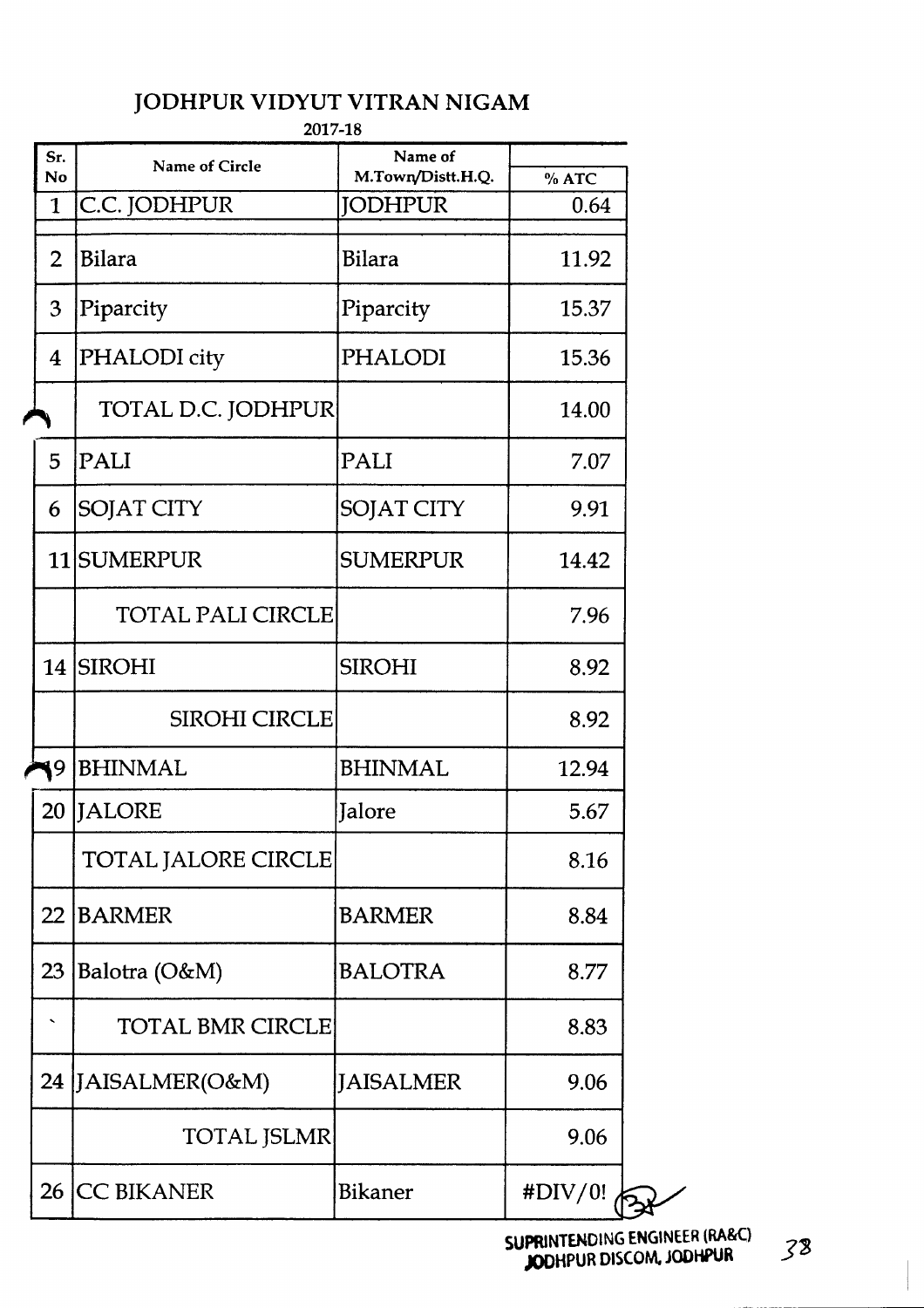$\ddot{\phantom{a}}$ 

2017-18

| Sr. |                            | Name of          |       |
|-----|----------------------------|------------------|-------|
| No  | <b>Name of Circle</b>      | M.Town/Distt.H.Q | %ATC  |
| 27  | 1631 O&M Nokha             | <b>NOKHA</b>     | 8.41  |
| 29  | 1651 AEN SDGH-I            | sridungargarh    | 10.87 |
|     | <b>TOTAL DC BKN CIRCLE</b> |                  | 9.22  |
| 30  | <b>HMH</b>                 | HM JN            | 7.05  |
| 31  | <b>PLB</b>                 | PLB              | 9.32  |
| 32  | <b>Bhadra</b>              | <b>Bhadra</b>    | 9.96  |
| 33  | <i>Noahr</i>               | Nohar            | 10.10 |
| 35  | Sangria                    | Sangria          | 7.34  |
|     | TOTAL HMH CIRCLE           |                  | 8.09  |
|     | 36 CD Division             | <b>SGNR City</b> | 8.36  |
| 43  | <b>SOG</b>                 | suratgarh        | 12.83 |
|     | Total                      |                  | 8.96  |
|     | $46$ Churu(O&M)            | Churu            | 14.21 |
| 49  | Ratangarh(O&M)             | Ratangarh        | 11.60 |
| 51  | Sardarsahar(O&M)           | Sardarsahar      | 10.57 |
| 52  | Sujangarh(O&M)             | Sujangarh        | 10.36 |
| 53  | Bidasar(O&M)               | <b>Bidasar</b>   | 9.13  |
| 55  | Sadulpur(O&M)              | Sadulpur         | 30.50 |
|     | <b>TOTAL CHURU</b>         |                  | 14.33 |
|     |                            |                  |       |

SUPRINTENDING ENGINEER (RA&C) 39 JODHPUR DISCOM, JOLHPUR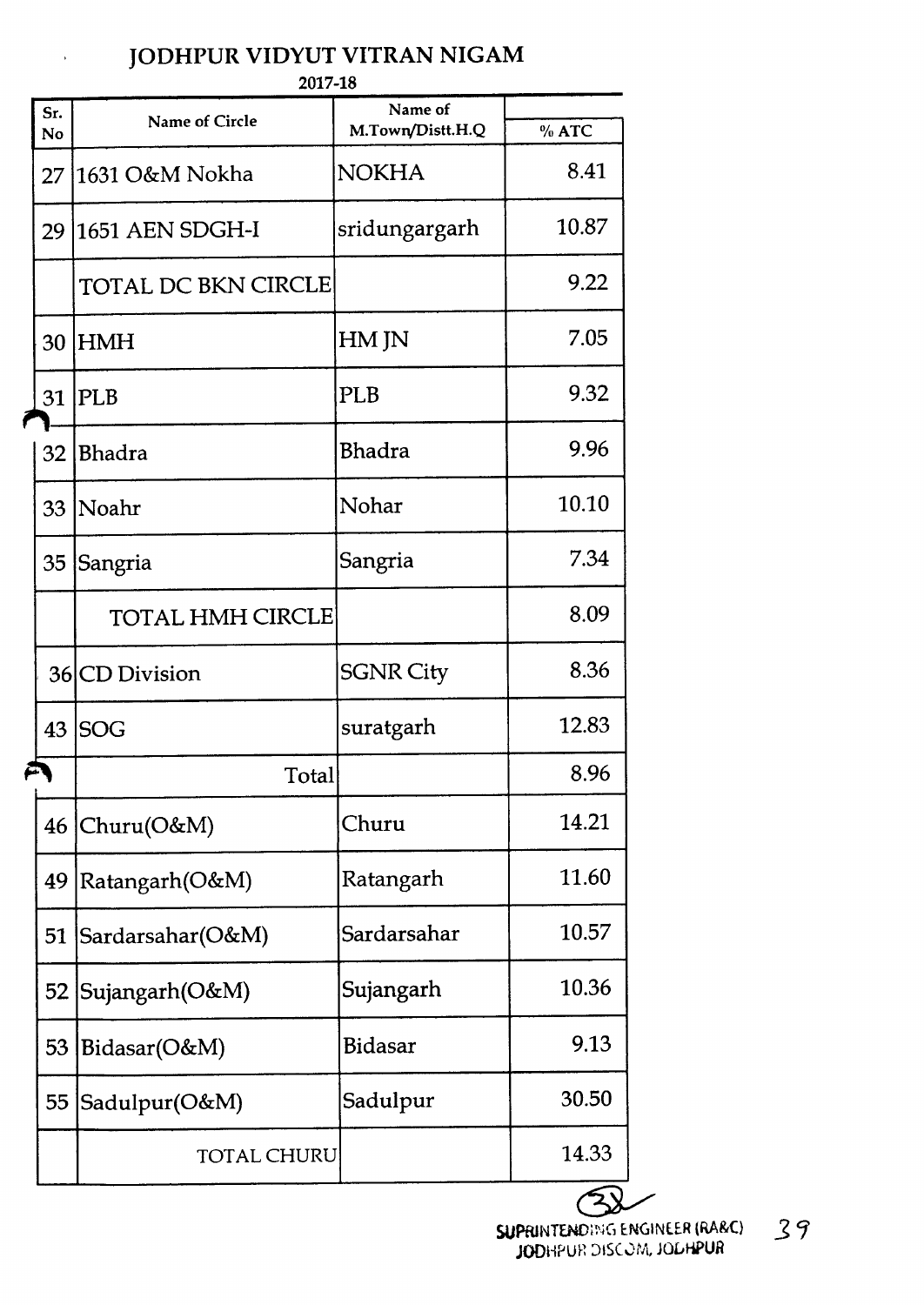2018-19

| Sr.<br>No      | <b>Name of Circle</b>      | Name of<br>M.Town/Distt.H.Q. | %ATC    |
|----------------|----------------------------|------------------------------|---------|
| $\mathbf{1}$   | C.C. JODHPUR               | <b>JODHPUR</b>               | 13.49   |
| $\overline{2}$ | <b>Bilara</b>              | <b>Bilara</b>                | 18.59   |
| 3              | Piparcity                  | Piparcity                    | 19.71   |
| 4              | PHALODI city               | <b>PHALODI</b>               | 18.18   |
|                | TOTAL D.C. JODHPUR         |                              | 18.72   |
| 5              | PALI                       |                              | 8.05    |
| 6              | <b>SOJAT CITY</b>          | <b>SOJAT CITY</b>            | 10.54   |
|                | 11 SUMERPUR                | <b>SUMERPUR</b>              | 16.33   |
|                | <b>TOTAL PALI CIRCLE</b>   |                              | 8.85    |
| 14             | <b>SIROHI</b>              | <b>SIROHI</b>                | 2.56    |
|                | SIROHI CIRCLE              |                              | 2.56    |
| 19             | <b>BHINMAL</b>             | <b>BHINMAL</b>               | 14.30   |
| 20             | <b>JALORE</b>              | Jalore                       | 7.33    |
|                | <b>TOTAL JALORE CIRCLE</b> |                              | 9.85    |
| 22             | <b>BARMER</b>              | <b>BARMER</b>                | 12.75   |
| 23             | Balotra (O&M)              | Balotra (O&M)                | 11.71   |
|                | <b>TOTAL BMR CIRCLE</b>    |                              | 12.39   |
|                | 24 JAISALMER(O&M)          | Jsm                          | 10.74   |
|                | <b>TOTAL JSLMR</b>         |                              | 10.74   |
| 26             | <b>CC BIKANER</b>          | Bikaner                      | #DIV/0! |
| 27             | 1631 O&M Nokha             | <b>NOKHA</b>                 | 14.39   |
| 29             | 1651 AEN SDGH-I            | <b>SDGH</b>                  | 11.97   |

 $40$ **SUPRINTENDING ENGINEER (RA&C)**<br>JOOHPUR DISCOM, JODHPUR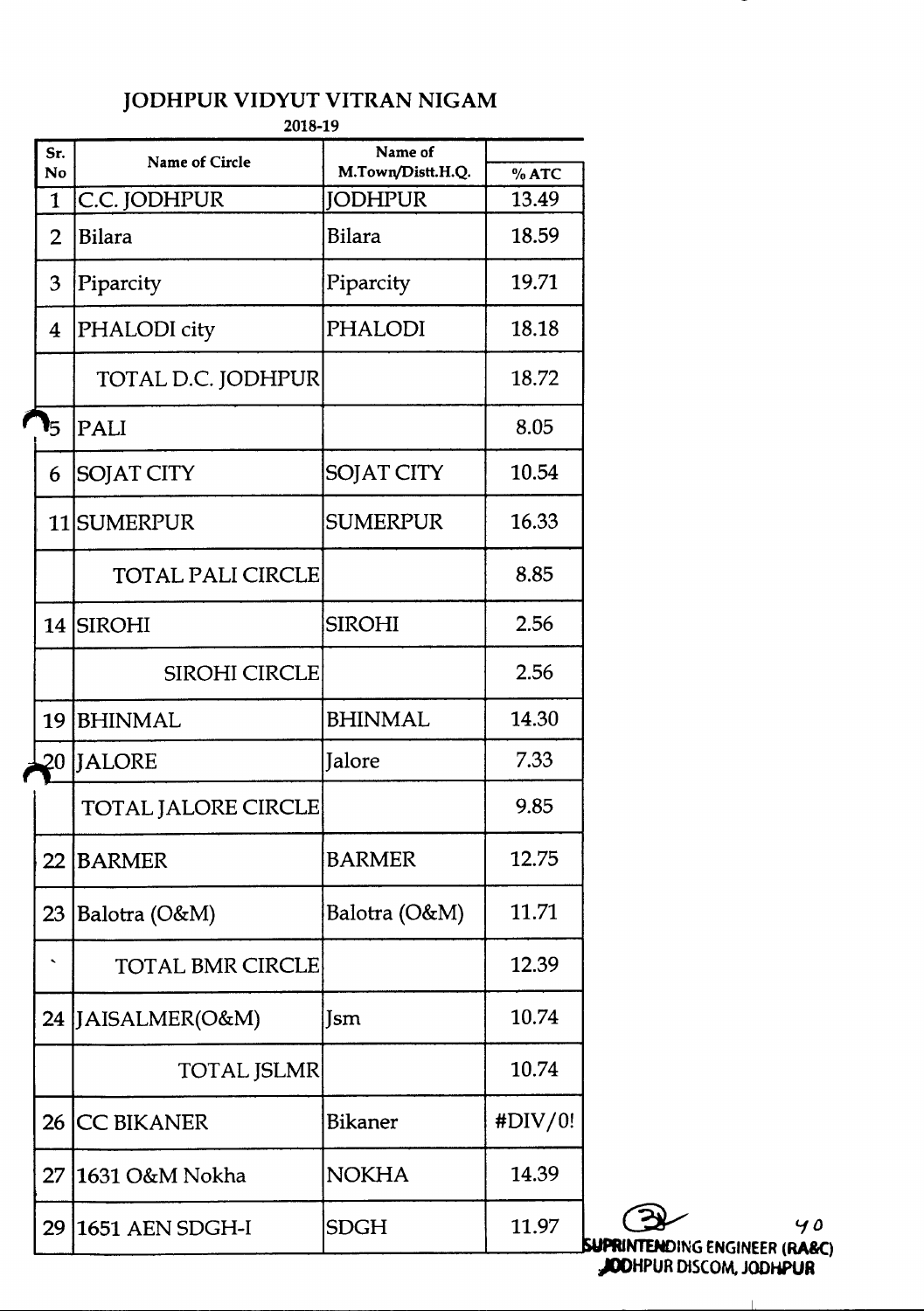| JODHPUR VIDYUT VITRAN NIGAM |  |
|-----------------------------|--|
|-----------------------------|--|

2018-19

| $S_{r}$<br>No | Name of Circle             | Name of<br>M Town/Distt H.Q. | % ATC |
|---------------|----------------------------|------------------------------|-------|
|               | <b>TOTAL DC BKN CIRCLE</b> |                              | 13.74 |
| 30            | <b>HMH</b>                 | HMh                          | 5.19  |
| 31            | <b>IPLB</b>                | <b>PLB</b>                   | 10.46 |
| 32            | <b>Bhadra</b>              | Bhadra                       | 9.08  |
| 33            | Noahr                      |                              | 7.31  |
| B5            | Sangria                    |                              | 10.82 |
|               | <b>TOTAL HMH CIRCLE</b>    |                              | 7.65  |
|               | 36 CD Division             | <b>SGNR City</b>             | 11.45 |
| 43            | <b>SOG</b>                 | suratgarh                    | 10.90 |
|               | Total                      |                              | 11.38 |
|               | $46$ Churu(O&M)            | Churu                        | 13.79 |
| 49            | Ratangarh(O&M)             | Ratangarh                    | 11.25 |
| 51            | Sardarsahar(O&M)           | Sardarsahar                  | 12.99 |
|               | 52 Sujangarh (O&M)         | Sujangarh                    | 23.57 |
| 53            | Bidasar(O&M)               | <b>Bidasar</b>               | 22.03 |
| 55            | Sadulpur(O&M)              | Sadulpur                     | 32.99 |
|               | <b>TOTAL CHURU</b>         |                              | 17.94 |

Í

 $\mathbf{F}^{\prime}$ 

**EXAMINER (RA&C)**<br>SUPRINTENDING CNGINEER (RA&C) JODHPUR DlSCOM, JODHPUR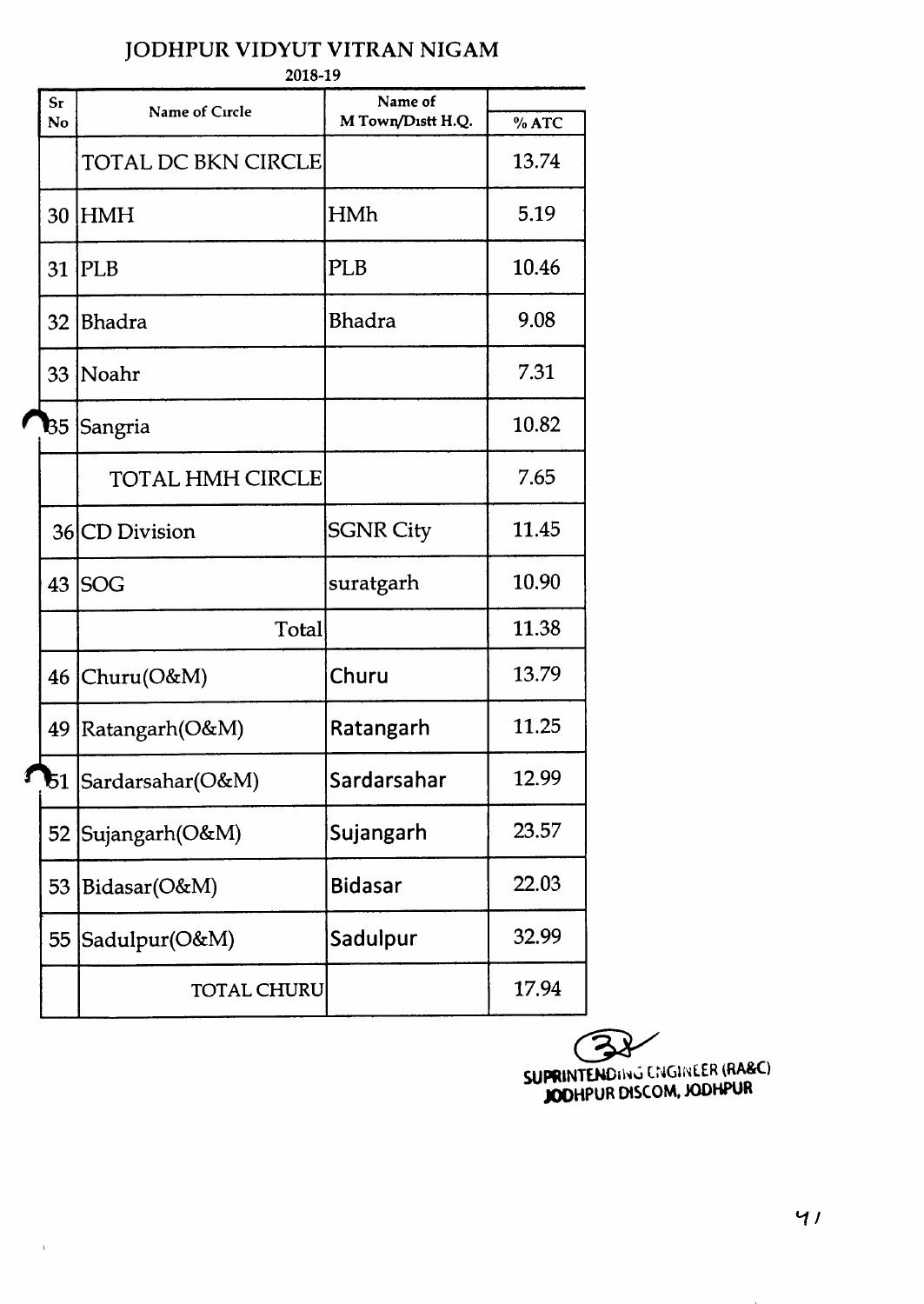|                | FY 2019-20 (the june 2019) |                              |       |
|----------------|----------------------------|------------------------------|-------|
| Sr<br>No       | <b>Name of Circle</b>      | Name of<br>M.Town/Distt.H.Q. | AT&C% |
| $\mathbf{1}$   | C.C. JODHPUR               | JODHPUR                      | 31.46 |
| $\overline{2}$ | <b>Bilara</b>              | Bilara                       | 44.57 |
| 3              | Piparcity                  | Piparcity                    | 56.92 |
| $\overline{4}$ | PHALODI city               | <b>PHALODI</b>               | 26.75 |
|                | TOTAL D.C. JODHPUR         |                              | 41.49 |
| 5              | PALI                       | PALI                         | 24.53 |
| 6              | SOJAT CITY                 | <b>SOJAT CITY</b>            | 16.00 |
|                | 11 SUMERPUR                | SUMERPUR                     | 15.29 |
|                | <b>TOTAL PALI CIRCLE</b>   |                              | 22.09 |
|                | 14 SIROHI                  | <b>SIROHI</b>                | 48.88 |
|                | <b>SIROHI CIRCLE</b>       |                              | 21.62 |
| 19             | <b>BHINMAL</b>             | <b>BHINMAL</b>               | 23.78 |
| 20             | <b>IJALORE</b>             | Jalore                       | 15.25 |
|                | <b>TOTAL JALORE CIRCLE</b> |                              | 19.43 |
| 22             | <b>BARMER</b>              | <b>BARMER</b>                | 25.50 |
| 23             | Balotra (O&M)              | Balotra (O&M)                | 43.55 |
|                | <b>TOTAL BMR CIRCLE</b>    |                              | 32.51 |
|                | 24 JAISALMER(O&M)          | Jsm                          | 32.42 |
|                |                            |                              |       |

TOTAL JSLMR 31.41

#### JODHPUR VIDYUT VITRAN NIGAM  $F(20.90/441$   $L_{\text{max}}$   $2019$

 $\hat{\boldsymbol{\epsilon}}$ 

**SUPRINTENDING ENGINEER (RA&C)** JODHPUR DISCOM, JODHPUR